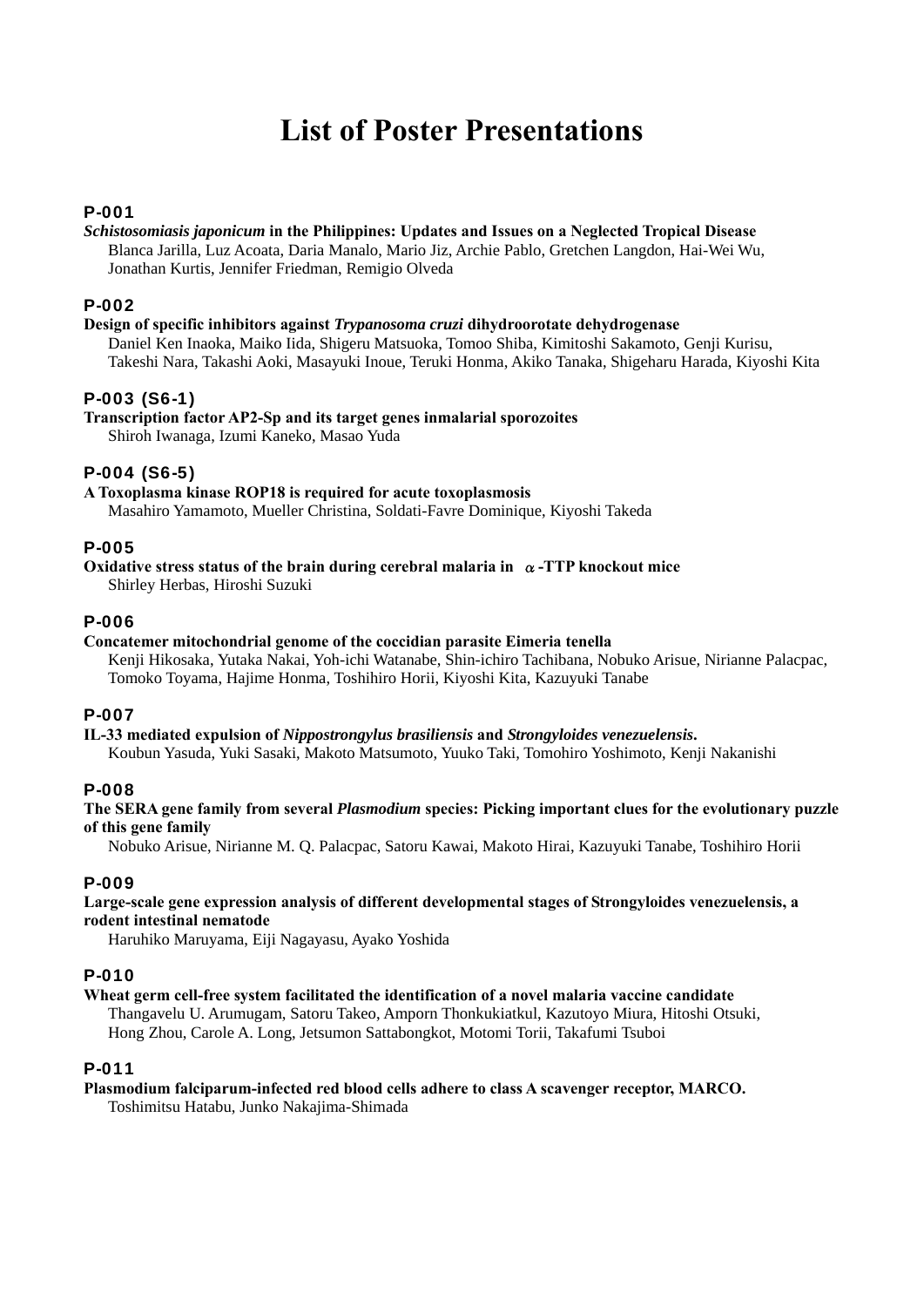#### **Genome sequencing of the P. vivax-related monkey malaria parasite, P. cynomolgi and the comparative genomic analysis**

Shin-Ichiro Tachibana, Satoru Kawai, Naohisa Goto, Shota Nakamura, Nobuko Arisue, Yuko Katakai, Hajime Honma, Nirianne Palacpac, Hiromi Sawai, Takahiro Tougan, Kiyoshi Kita, Yasuhiro Yasutomi, Toshihiro Horii, Teruo Yasunaga, Kazuyuki Tanabe

## P-013 (S6-6)

**The role of natural helper cell in helminth infection.** 

Kazuyo Moro, Shigeo Koyasu

## P-014

**A novel blood-stage malaria vaccine candidate with human erythrocyte binding capacity** 

Hirokazu Sakamoto, Satoru Takeo, Takamasa Kaneko, Jetsumon Sattabongkot, Motomi Torii, Takafumi Tsuboi

## P-015

**Genotyping of msp-1 and msp -2 of** *plasmodium falciparum* **in imported and indigenous malaria cases at Pacitan district, East Java, Indonesia** 

Heny Arwati, Yoes Prijatna Dachlan

## P-016

 *CANCELLED* 

### P-017

**Erythrocyte shape change prevents Plasmodium falciparum invasion** 

Johnson Boampong, Sumie Manno, Ichiro Koshino, Yuichi Takakuwa

### P-018 (S3-5)

#### **The HA and NS Genes of Human H5N1 Influenza A Virus Contribute to its High Virulence in Ferrets**  Hirotaka Imai, Kyoko Shinya, Ryo Takano, Maki Kiso, Yukiko Muramoto, Saori Sakabe, Shin Murakami, Mutsumi Ito, Shinya Yamada, Quynh Le Mai, Nidom Anwar, Yuko Sakai, Kei Takahashi, Yasuyuki Omori, Takeshi Noda, Masayuki Shimojima, Satoshi Kakugawa, Hideo Goto, Kiyoko Iwasuki, Taisuke Horimoto,

Yoshihiro Kawaoka

#### P-019

**Investigation of asymptomatic infection in pandemic influenza among healthcare workers**  Takashi Odagiri, Akira Suzuki, Hitoshi Oshitani

## P-020

#### **Live cell imaging of influenza A virus hemagglutinin: dynamics on the apical plasma membrane and intracellular trafficking**

Takashi Ohkura, Fumitaka Momose, Yuko Morikawa

## P-021

#### **Genetic diversity of the 2009 pandemic H1N1 influenza virus HA gene in humans**

Mayo Yasugi-Ueda, Cheng-Song Yang, Shota Nakamura, Tomo Daidoji, Yohei Watanabe, Ritsuko Koketsu, Mikihiro Yunoki, Teruo Yasunaga, Tetsuya Iida, Toshihiro Horii, Kazuyoshi Ikuta, Kazuo Takahashi, Takaaki Nakaya

## P-022

#### **The tumor suppressor APC regulates HIV-1 assembly and release**

Mayuko Nishi, Kei Miyakawa, Naoki Yamamoto, Akihide Ryo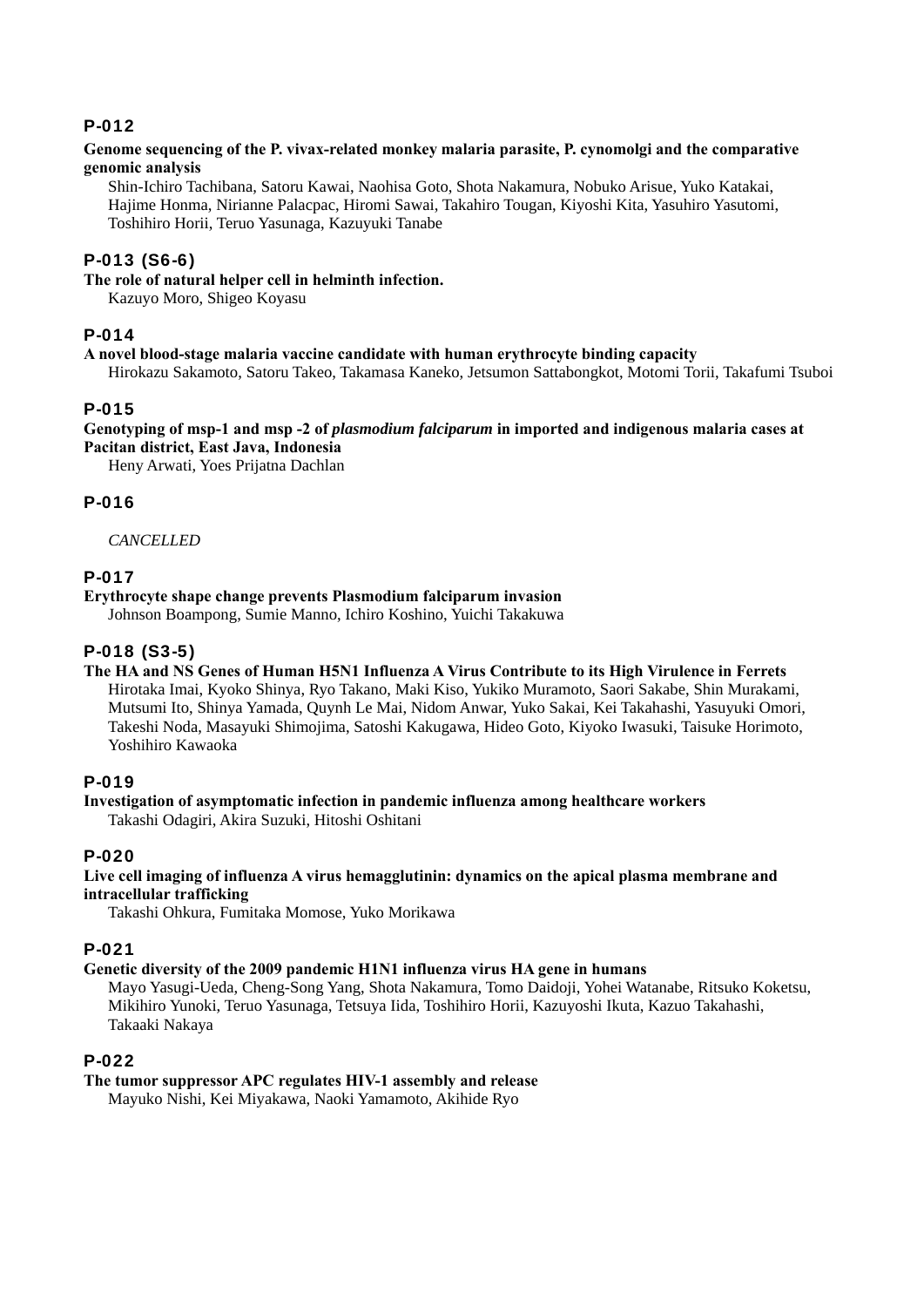# P-023 (S5-4)

## **Model structure of APOBEC3G N-terminal region reveals a biding pocket modulating HIV-1 Vif interaction and RNA required for encapsidation**

Taisuke Izumi, Masaru Yokoyama, Masanobu Shinohara, Masashi Matsui, Katsuhiro Io, Hironori Sato, Akifumi Takaori-Kondo

## $D_0$

**Live-cell imaging of human immunodeficiency virus Gag and Gag-Pol trafficking** 

Hiyori Haraguchi, Yuko Morikawa

## P-025

**G-to-A mutations in HIV-1 provirus by APOBEC3 proteins contribute to abrogation of virus replication in humanized mice** 

Kei Sato, Taisuke Izumi, Naoko Misawa, Tomoko Kobayashi, Mamoru Ito, Akifumi Takaori-Kondo, Yoshio Koyanagi

## P-026

**Overexpression of HRS induces BST-2 downregulation through its clathrin-binding domain**  Yu Hoshino, Hiroyuki Okunaga, Yuko Morikawa

## P-027

**Analysis of growth adaptive mutations in HIV-1 genome identifies a pol-integrase region that enhances virion production in a cell-independent and codon triplet-dependent manner** 

Ariko Miyake, Naoya Doi, Sachi Fujiwara, Akio Adachi, Masako Nomaguchi

### P-028

#### **Roles of Rab proteins in HIV-1 assembly**

Tsutomu Murakami, Honggui Wu, Miyako Kawamata, Mikio Tsuruoka, Joe Chiba, Taichiro Takemura

#### P-029

**Simian-tropic HIV-1 NL-4/5S6/7SvifS shows slower capsid uncoating in human cells** 

Ken Kono, Ayumu Kuroishi, Emi E. Nakayama, Amy Hulme, Tatsuo Shioda, Thomas J. Hope

## P-030

**Inhibition of HIV-1 replication by envelope-engineered lentivirus vectors: efficient gene delivery using envelope protein of measles virus** 

Kentaro Shibusawa, Yu-ya Mitsuki, Kazutaka Terahara, Masayuki Ishige, Yusuke Yanagi, Kazuo Kobayashi, Yasuko Tsunetsugu-Yokota

#### P-031

## **A Novel Postentry Inhibitor of Human Immunodeficiency Virus Type 1 Replication Screened by Yeast Membrane-associated Two-hybrid System**

Emiko Urano, Noriko Kuramochi, Kosuke Miyauchi, Reiko Ichikawa, Hiroshi Tomoda, Yutaka Takebe, Jun Komano, Yuko Morikawa

#### P-032

**Functional analysis of histone methyltransferases and demethylases identified by mouse retroviral insertional mutagenesis** 

Takeshi Suzuki, Minoru Terashima, Masakazu Yoshida, Akihiko Ishimura

## P-033

**Functional interaction between N-terminal and C-terminal domains in simian immunodeficiency virus capsid proteins** 

Natsuko Inagaki, Hiroaki Takeuchi, Tetsuro Matano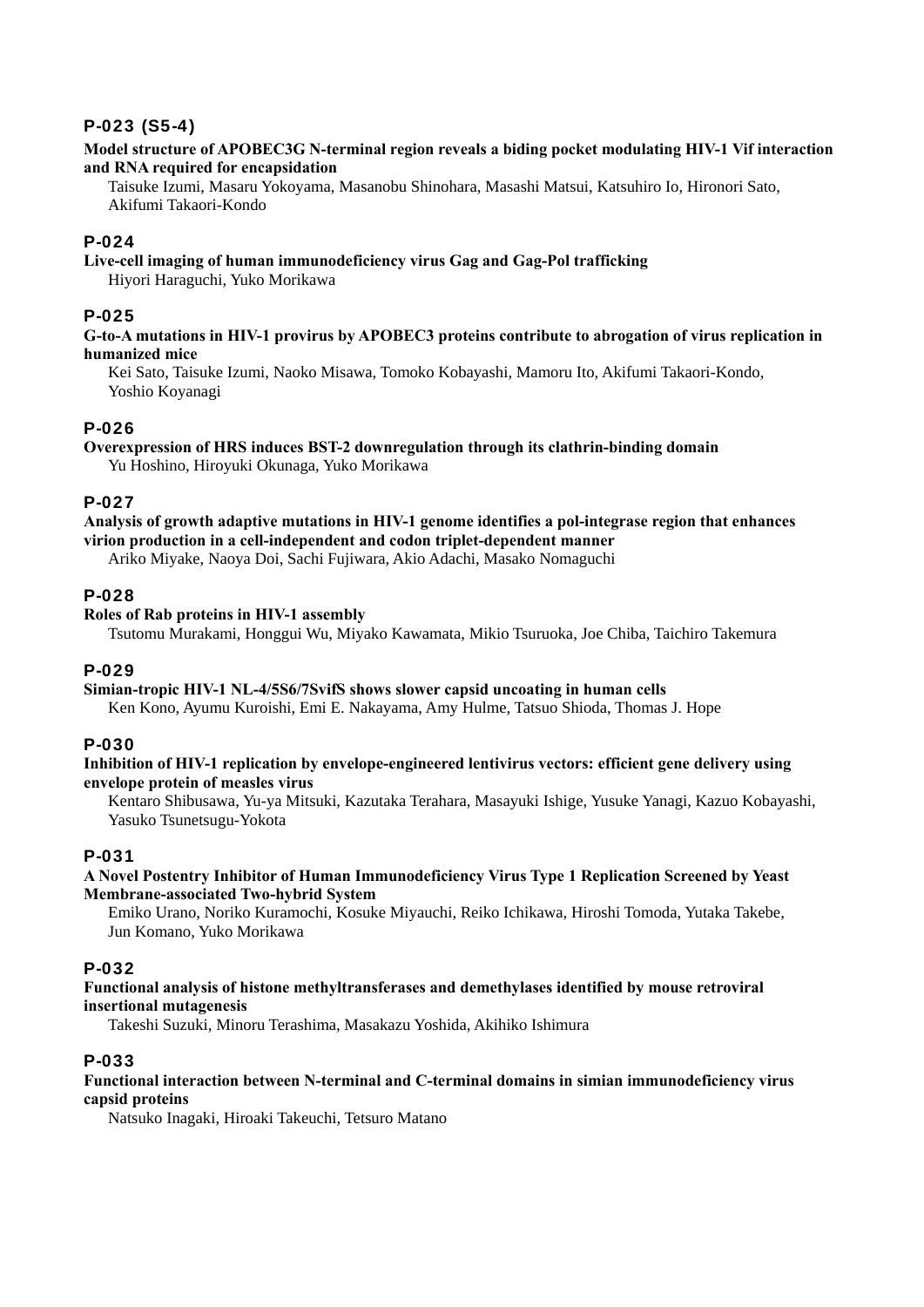**Analysis for the regulation of transcriptional elongation of HIV-1 transcript by proviral non-coding RNA**  Taketoshi Mizutani, Aya Ishizaka, Hideo Iba

## P-035

#### **Molecular study of hepatitis B virus among hemodialysis patients and hemodialysis unit staffs in Yogyakarta, Indonesia**

Hanggoro Tri Rinonce, Yoshihiko Yano, Didik Setyo Heriyanto, Nungki Anggorowati, Takako Utsumi, Heru Prasanto, Yoshitake Hayashi

## P-036

**Impact of Occult HBV infection and Mutations in association with severe liver diseases in Indonesia**  Didik Setyo Heriyanto, Yoshihiko Yano, Takako Utsumi, Nungki Anggorowati, Hanggoro Tri Rinonce, Catharina Triwikatmani, Neneng Ratnasari, Sutanto Maduseno, Putut Bayu Purnama, Siti Nurdjanah, Yoshitake Hayashi

## P-037

**Roles of Us3 phosphorylation on HSV-1 gB in its endocytosis and pathogenesis** 

Yasushi Kawaguchi, Takahiko Imai, Jun Arii, Akihisa Kato, Ken Sagou

## P-038

**Herpes simplex virus types 1 and 2 induce extensive modification and relocalization of tankyrase1 in interphase cells.** 

Zhuan Li, Yohei Yamauchi, Hiroshi Kimura, Yukihiro Nishiyama

## P-039

**Overexpression of AIM2 in THP-1 cells fails to augment inflammasome activation and protect cells during HSV-1 Infection** 

Peter Gee, Yoshio Koyanagi

## P-040

 *CANCELLED* 

## P-041

## **A Novel Cluster of Hepatitis B Virus from Highland Papuans, Indonesia**

Juniastuti, Takako Utsumi, Victor Eka Nugrahaputra, Mochamad Amin, Soetjipto, Yoshitake Hayashi, Hak Hotta, Maria Inge Lusida

## P-042

**Risk of accelerating CTL escape mutant selection post-viral exposure by prophylactic AIDS vaccination**  Hiroshi Ishii, Tetsuro Matano

## P-043

#### **Profile of Anti-Inflammatory Mediators –Cortisol and Interleukin-10 in Pediatric Patient with Different Clinical Severity of Dengue Infection.**

Agung Dwi Wahyu Widodo, Helen Susilowati, Eryk Hendrianto, M Inge Lusida, Fedik A Rantam, Yoes Prijatna Dachlan

## P-044

#### **Influence of extract of Guava leaves (***Psidium guajava Linn***) on the rate of TNF alpha serum from Adult patients with Dengue Haemorrhagic fever Degree I and II.**

M Vitanata Arfiyanto, Abdur Rohman , Nasronudin , Usman Hadi, Eddy Soewandojo, Suharto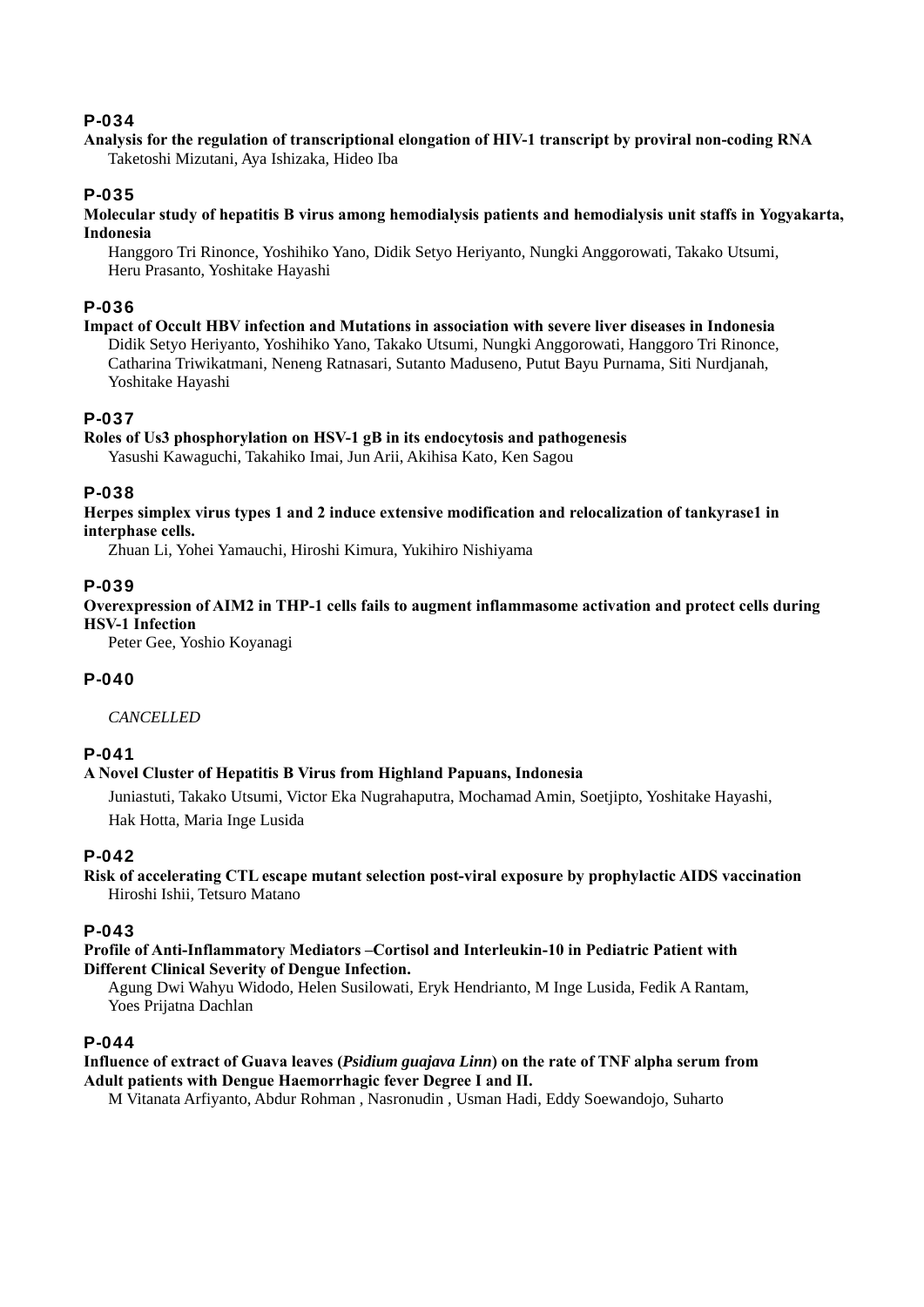**Measles virus selectively blind to signaling lymphocyte activation molecule (SLAM) is safe and shows potent antitumor activity against breast cancer** 

Takaaki Sugiyama, Misako Yoneda, Takeshi Kuraishi, Shosaku Hattori, Yusuke Inoue, Hiroki Sato, Chieko Kai

## P-046

**Persistent infection of a non-propagating recombinant Borna disease virus which lacks the viral structural proteins, matrix and glycoprotein** 

Kan Fujino, Takuji Daito, Tomoyuki Honda, Masayuki Horie, Yusuke Matsumoto, Keizo Tomonaga

## P-047

**Leucine zipper like domain of Rift Valley Fever virus L protein is important for viral RNA synthesis**  Aya Niikura Z., Tetsuro Ikegami, Yasuko Yamada K., Shigeru Morikawa, C.J. Peters, Shinji Makino

### P-048

**Paramyxovirus Sendai virus V protein binds IRF3 and inhibits its activation**  Takashi Irie, Tomoki Igarashi, Asuka Yoshida, Ryoko Kawabata, Takemasa Sakaguchi

### P-049

**Important Region of Human SCARB2 for an Efficient Enterovirus 71 Infection**  Satoshi Koike, Seiya Yamayoshi

#### P-050

**Role of mouse hepatitis virus (MHV) receptor CEACAM1b of less susceptible mouse and chimeric CEACAM1ba of resistant gene-replaced mouse to MHV infection** 

Asuka Hirai-Yuki, Yasushi Ami, Yasuko K Yamada, Fumihiro Taguchi

#### P-051

**Identification of the Domain Indispensable for N-P Interaction of Nipah Virus and its Functional Implication**  Mio Omi, Misako Yoneda, Kentaro Fujita, Fusako Ikeda, Chieko Kai

#### P-052

#### **The SH protein of mumps virus blocks apoptosis in Vero cells**

Kaoru Takeuchi, Nao Fujieda, Seiich Kato, Tomomi Nishie, Kyosuke Nagata

#### P-053

**Accelerated Platelet Apoptosis is Associated with Platelet Phagosytosis and Thrombocytopenia in Secondary Dengue Virus Infection** 

Maria Terrese Alonzo, Talitha Lea Lacuesta, Lady-Anne Suarez, Dan Takeuchi, Takeshi Kurosu, Yukihiro Akeda, Efren Dimaano, Filipinas Natividad, Kazunori Oishi

#### P-054

**Proteolytic activation of SARS coronavirus spike protein by the transmembrane protease, TMPRSS2**  Shutoku Matsuyama, Noriyo Nagata, Kazuya Shirato, Miyuki Kawase, Makoto Takeda, Makoto Ujike, Fumihiro Taguchi

## P-055

**Immunotherapy using recombinant Vaccinia virus cures chronic hepatitis C**  Michinori Kohara, Satoshi Sekiguchi, Kiminori Kimura, Yoshimi Tobita, Fumihiko Yasui

## P-056

**Transmembrane serine protease TMPRSS2 enhances cell entry of the human coronavirus 229E from cell surface** 

Kazuya Shirato, Miyuki Kawase, Shutoku Matsuyama, Makoto Ujike, Fumihiro Taguchi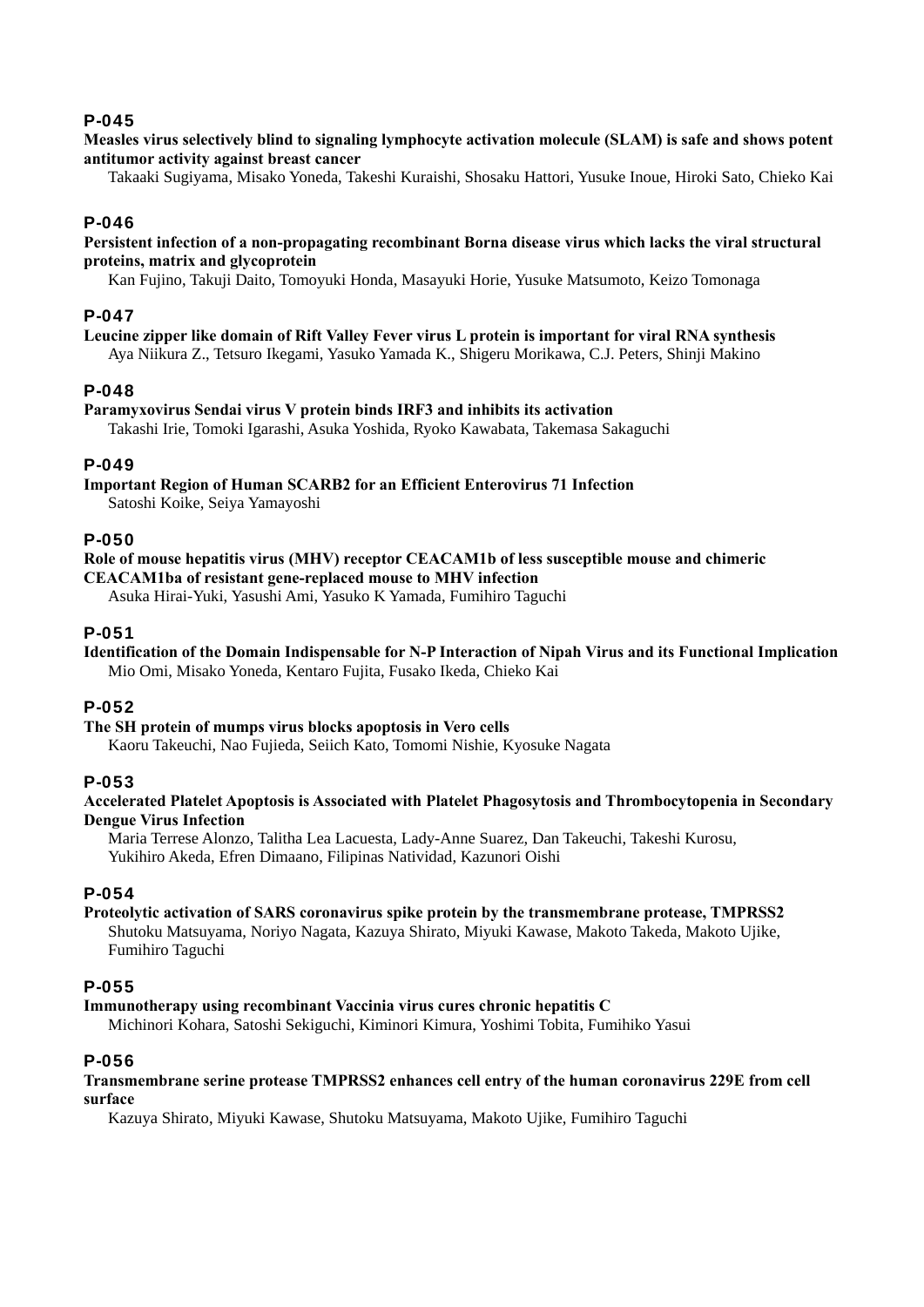**Prevalence of hepatitis E virus among swine and humans in two different ethnic communities in Indonesia**  Takako Utsumi, Yoshitake Hayashi, Maria Lusida, Mochamad Amin, Soetjipto Soetjipto, Agus Hendra, Soetjiningsih Soetjiningsih, Yoshihiko Yano, Hak Hotta

## P-058

**SARS coronavirus nsp1 suppresses translation by binding to 40S ribosomal subunit** 

Wataru Kamitani, Tomohisa Tanaka, Shinji Makino, Yoshiharu Matsuura

# P-059

#### **The inhibitory activities of bovine lactophorin against rotavirus infections.**

Mizuho Inagaki, Tomio Yabe, Tohru Suzuki, Shuuichi Nakaya, Daisuke Nohara, Takeshi Takahashi, Tsukasa Matsuda, Osamu Nakagomi, Toyoko Nakagomi, Yoshihiro Kanamaru

# P-060 (S3-2)

# **The role of the small GTPases RhoD and RhoA during vaccinia virus infection**

Yutaka Handa, Joao Cordeiro, Charlotte Durkin, Michael Way

# P-061

**Direct evidence of natural transmission of group A rotavirus between domestic pigs and wild boars (Sus scrofa)** 

Masako Abe, Naoto Ito, Shigeki Morikawa, Ari Yamasaki, Tatsunori Masatani, Keisuke Nakagawa, Satoko Yamaoka, Makoto Sugiyama

# P-062

## **Modification of the trypsin cleavage site of rotavirus VP4 to be recognized by furin does not result in enhanced replication**

Satoshi Komoto, Koki Taniguchi

## P-063

# **Molecular characterization of viral causes of proventroculitis in chickens**

Samy Khalil

## P-064

## **DCNK, cross-talking from** *bench* **to animal study for cancer immunotherapy**

Thanh Nhan Nguyen Pham, Cheol Yi Hong, Deok-Hwan Yang, Chang-Min Im, Ik-Joo Chung, Hyeoung-Joon Kim, Je-Jung Lee

# P-065

#### **A novel Diagnostic markers for Takayasu Arteritis obtained by Genopal focused microarray based on Spearman rank correlation**

Daisuke Okuzaki, Tatsunobu Fukushima, Takahiro Tougan, Tomonori Ishii, Shigeto Kobayashi, Kazuyuki Yoshizaki, Takashi Akita, Hiroshi Nojima

## P-066

**Recognition and cellular function of SIGNR1 in response to C. albicans in situ**  Kazuhiko Takahara, Hiroaki Tateno, Jun Hirabayashi, Kayo Inaba

## P-067

**Studies on Detection of Tuberculosis in Cattle and Buffaloes in Egypt Using Different Antigens**  Said Fathalla, Abdelaziz Mosaad, Mohamed Akeila, Badr Badr

## P-068

#### **A chemically specified RNA aptamer against human interleukin-17 has broad therapeutic potential in autoimmune diseases**

Akira Ishiguro, Taishin Akiyama, Hironori Adachi, Jun-ichiro Inoue, Yoshikazu Nakamura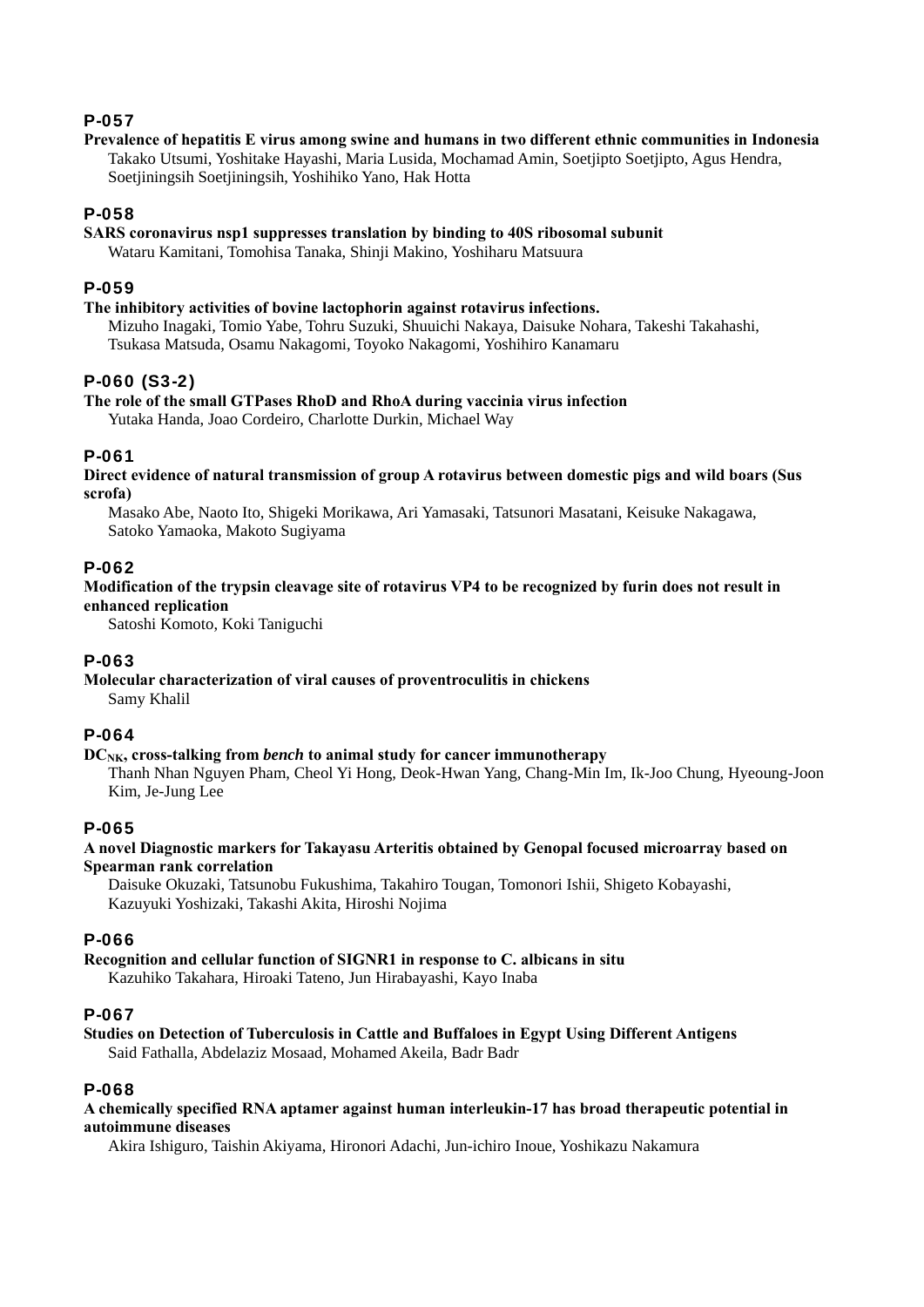## **Role of CARD9-mediated activation of innate immunity in anti-protozoan defense**

Hiroki Yoshida, Mako Nakaya, Hiromitsu Hara, Masanori Yamazaki

# P-070

## **Significant association of KIR2DL3-HLA-C1 combination with cerebral malaria and implications for co-evolution of KIR and HLA**

Kouyuki Hirayasu, Jun Ohashi, Koichi Kashiwase, Hananantachai Hathairad, Izumi Naka, Atsuko Ogawa, Minoko Takanashi, Masahiro Satake, Kazunori Nakajima, Hisashi Arase, Katsushi Tokunaga, Patarapotikul Jintana, Toshio Yabe

# P-071

### **A new approach of producing live vaccine by transgenic mosquito**

Naoaki Shinzawa, Erisha Saiki, Chisako Kashima, Tokiyasu Teramoto, Yuko Doi, Kei Takahashi, Masayuki Shimojima, Shinya Fukumoto, Yoshihiro Kawaoka, Hirotaka Kanuka

# P-072

**Suppressive effects of Pasteurella multocida on calf T cell proliferative response to ConA** 

Saeed Ataei, Mara Rocchi, J. Christopher Hodgson, John Coote, Roger Parton

# P-073

**Differential regulation of caspase-1 activation via NLRP3/NLRC4 inflammasomes mediated by aerolysin and type III secretion system during Aeromonas veronii infection** 

Andrea Mccoy, Yukiko Koizumi, Toshihiko Suzuki

## P-074

**Insect cytokine paralytic peptide activates innate immunity via nitric oxide production in Bombyx mori**  Kenichi Ishii, Hiroshi Hamamoto, Manabu Kamimura, Kazuhisa Sekimizu

## P-075

# **Chemokine receptor CXCR3 regulates the generation of memory CTL**

Makoto Kurachi, Tatsuya Tsukui, Kei Sugihara, Satoshi Ueha, Jun Abe, Kazuhiro Kakimi, Kouji Matushima

## P-076

**Immunopathological responses to Leishmania donovani infection in alymphoplasia (aly/aly) mice**  Saruda Tiwananthagorn, Kazuya Iwabuchi, Manabu Ato, Tatsuya Sakurai, Yuzaburo Oku, Ken Katakura

# P-077 (S5-6)

**The epithelia-specific membrane trafficking factor AP-1B secures gut immune homeostasis**  Koji Hase, Daisuke Takahashi, Shunsuke Kimura, Hiroshi Ohno

## P-078

#### **The Efficacy of Universal Vaccination for Hepatitis B Virus in Indonesia**

Nungki Anggorowati, Yoshihiko Yano, Didik Setyo Heriyanto, Hanggoro Tri Rinonce, Totok Utoro, Hadianto Ismangoen, Takako Utsumi, Hak Hotta, Yoshitake Hayashi

# P-079 (S1-2)

**TCR ligation induces distinct signaling pathways in naive versus antigen-experienced human T cells**  Keishi Adachi, Mark Davis

## P-080

**10-hydroxy-trans-2-decenoic acid inhibits LPS-induced I**κ**B-ξ expression in murine macrophage RAW264 cells** 

Keita Takahashi, Tsuyoshi Sugiyama, Hiroshi Mori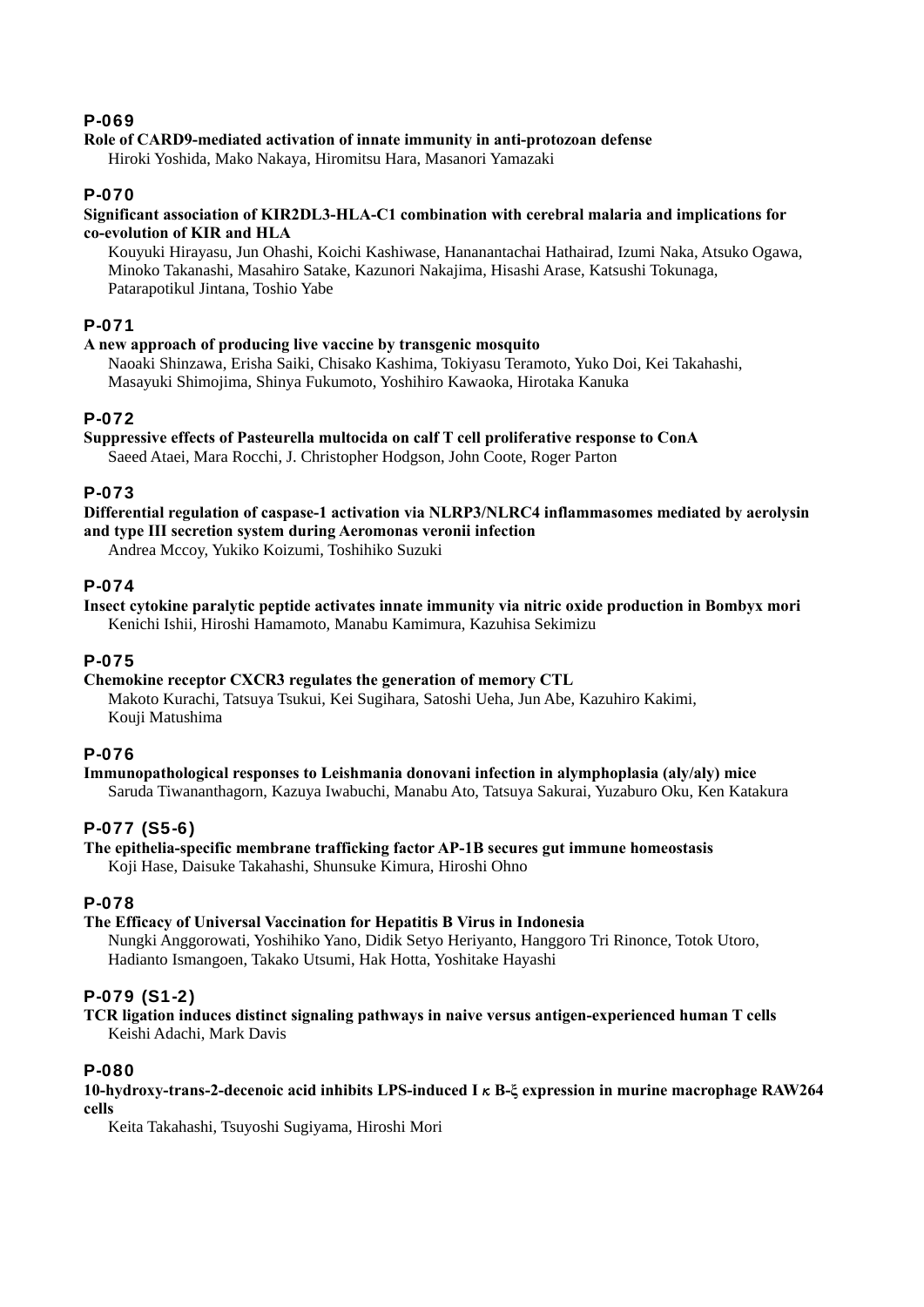## **The roles of C-type lectins in the host defense against fungal infection**

Shinobu Saijo, Satoshi Ikeda, Noriko Miura, Yoshiyuki Adachi, Naohito Ohno, Shigeru Kakuta, Yoichiro Iwakura

# P-082 (S7-3)

**Antigen-specific cytokine profiles and phenotypes in small intestinal Th17 cells** 

Satoshi Uematsu, Kosuke Fujimoto, Masaki Shimohigoshi, Shizuo Akira

# P-083

## **Clinical Significance of Nasopharyngeal Carriage of** *Streptococcus pneumoniae* **and** *Hemophilus influenza* **in children at the Eastern Visayas Regional Medical Center (EVRMC)**

Melisa Mondoy, Lydia Sombrero, Alexander Sadiasa, Nina Ricci Marquez, Socorro Lupisan, Akira Suzuki, Hitoshi Oshitani

# P-084

## *Helicobacter pylori* **CagA Inhibits Endocytosis of Cytotoxin VacA in Host Cells**

Junko Akada, Hiroki Aoki, Toshiya Hirayama, Teruko Nakazawa, Rinji Akada, Kazuyuki Nakamura

# P-085

**Regulation of bacterial colonization on gastric epithelium by** *Helicobacter pylori* **virulence factors**  Hitomi Mimuro, Nozomi Ishijima, Chihiro Sasakawa

# P-086 (S3-8)

### **Differential Molecular Mechanisms between** *Salmonella* **Autophagy and Starvation-induced Macroautophagy**

Shun Kageyama, Hiroko Omori, Tatsuya Saitoh, Takefumi Sone, Shizuo Akira, Fumio Imamoto, Takeshi Noda, Tamotsu Yoshimori

# P-087

## **H. pylori modulates microRNA profile of the gastric mucosa in infected hosts.**

Kayoko Matsushima, Hajime Isomoto, Tatsuki Ichikawa, Fuminao Takeshima, Toshiya Hirayama, Kazuhiko Nakao

## P-088

### **Characterization of Helicobacter pylori HP0518 mutant: its regulation on flagellin glycosylation and bacterial motility**

Hiroshi Asakura, Churin Yury, Bauer Bianca, Jan Peter Boettcher, Noritaka Hashii, Jungblut Peter, Volker Brinkmann, Thomas Meyer

# P-089

### **Streptolysin S contributes to group A streptococcal paracellular translocation across epithelial cells**  Tomoko Sumitomo, Masanobu Nakata, Yutaka Terao, Shigetada Kawabata

# P-090

**TolC dependency of multidrug efflux systems in Salmonella enterica serovar Typhimurium**  Tsukasa Horiyama, Akihito Yamaguchi, Kunihiko Nishino

# P-091 (S2-3)

#### **Botulinum hemagglutinin targets E-cadherin to disrupt the intercellular epithelial barrier**  Yo Sugawara, Takuhiro Matsumura, Yuki Takegahara, Yingji Jin, Yukako Fujinaga

# P-092

## **Impact of Hfq on multidrug resistance in** *Escherichia coli*

Seiji Yamasaki, Junko Yamada, Hidetada Hirakawa, Mitsuko Hayashi-Nishino, Akihito Yamaguchi, Kunihiko Nishino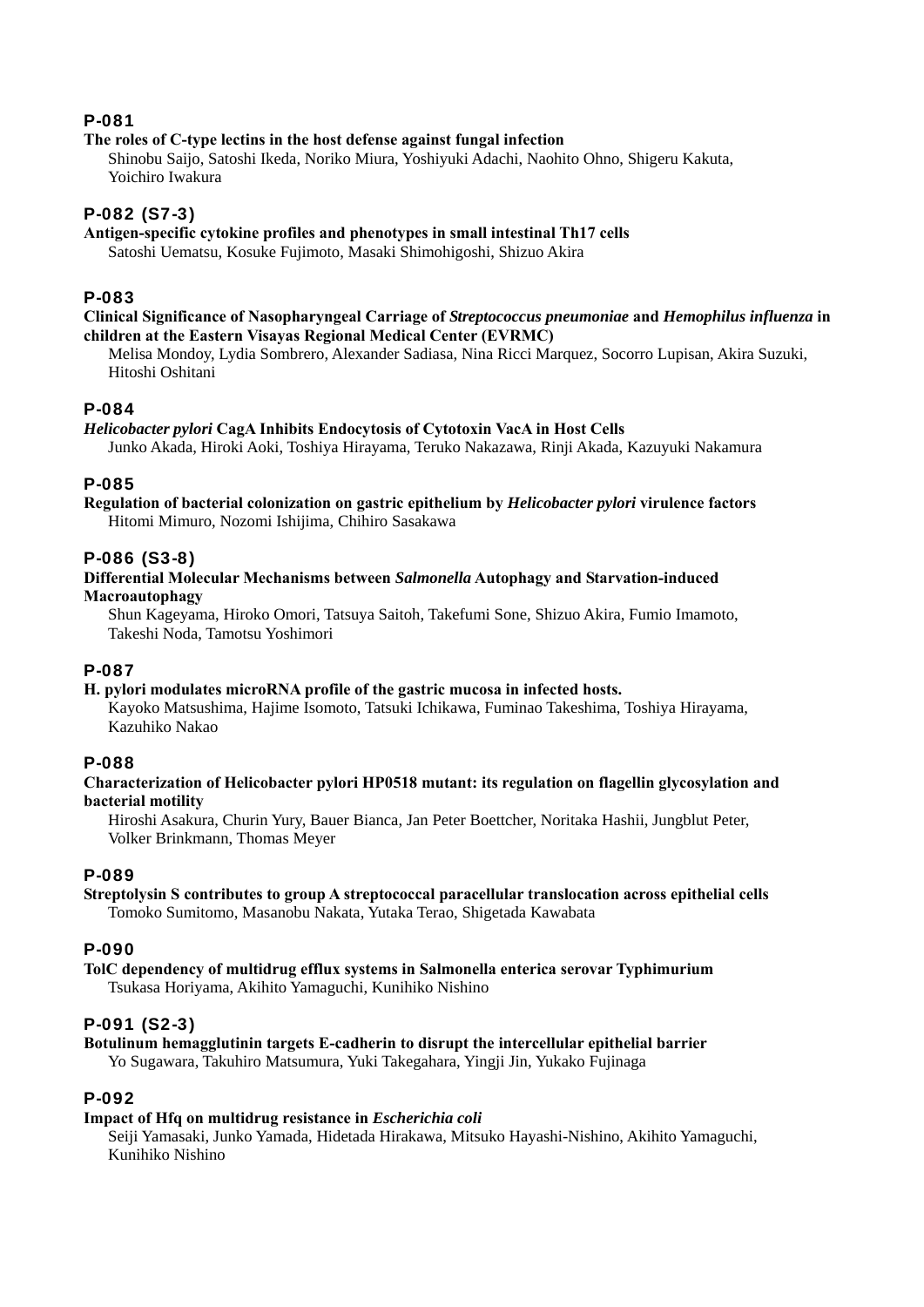## **Highly Conjugative pMG1-Like Plasmids in Enterococci**

Haruyoshi Tomita, Yasuyoshi Ike

# P-094

**Bordetella blocks phagocytosis and alters host cell signaling through BopC/BteA, a type III effector** 

Asaomi Kuwae, Kanna Nagamatsu, Akio Abe

# P-095

**Outer membrane vesicles of Vibrio vulnificus deliver cytolysin-hemolysin VvhA into epithelial cells to induce cytotoxicity** 

Shee Eun Lee, Young Ran Kim, Soo Young Kim, Hee Sam Na , Seol Hee Hong, Su Seon Kim, Joon Haeng Rhee

# P-096

#### **Requirement of the minor pilin subunit Sgp2 for assembly of the pilus encoded by the srtG cluster of Streptococcus suis**

Masatoshi Okura, Makoto Osaki, Tsutomu Sekizaki, Daisuke Takamatsu

# P-097

**Listerial invasion protein internalin B promote the entry into ileal peyer's patches in vivo.**  Sayuri Chiba, Takeshi Nagai, Shigeo Koyasu

# P-098

## **Identification and characterization of a novel type III effector in** *Bordetella*

Jun Kurushima, Akio Abe

## P-099

**The effects of disruption of lipoarabinomannan biosynthesis pathway on mycobacterial cell wall**  Takeshi Fukuda, Kana Miyanagi, Maho Hamasaki, Tamotsu Yoshimori, Yoshiko Murakami, Yusuke Maeda, Taroh Kinoshita, Yasu S. Morita

## P-100

**A histone-like protein of mycobacteria possesses ferritin superfamily protein-like activities: ferric iron storage and ferrous iron oxidation** 

Mayuko Osada-Oka, Masaki Takatsuka, Kazuo Kobayashi, Sohkichi Matsumoto

# P-101

### **Different toxic activities of adenylate cyclase toxins produced by Bordetella pertussis and Bordetella bronchiseptica**

Hirono Toshima, Hiroyuki Abe, Shigeki Kamitani, Aya Fukui, Yasuhiko Horiguchi

## P-102

**Bioinformatics-assisted identification of novel virulence effectors in** *Salmonella* Yoshiharu Sato, Akiko Takaya, Tomoko Yamamoto

## P-103

### **Critical contribution of lmo2589 to induction of IFNß production from macrophages infected with Listeria monocytogenes**

Takeshi Yamamoto, Hideki Hara, Kohsuke Tsuchiya, Takamasa Nomura, Shunsuke Sakai, Sylvia Daim, Ikuo Kawamura, Masao Mitsuyama

# P-104

### **Resveratrol modulates RTX toxin-induced cytotoxicity through interference in adhesion and toxin production**

Young Ran Kim, Dool-Ri Oh , Joon Haeng Rhee